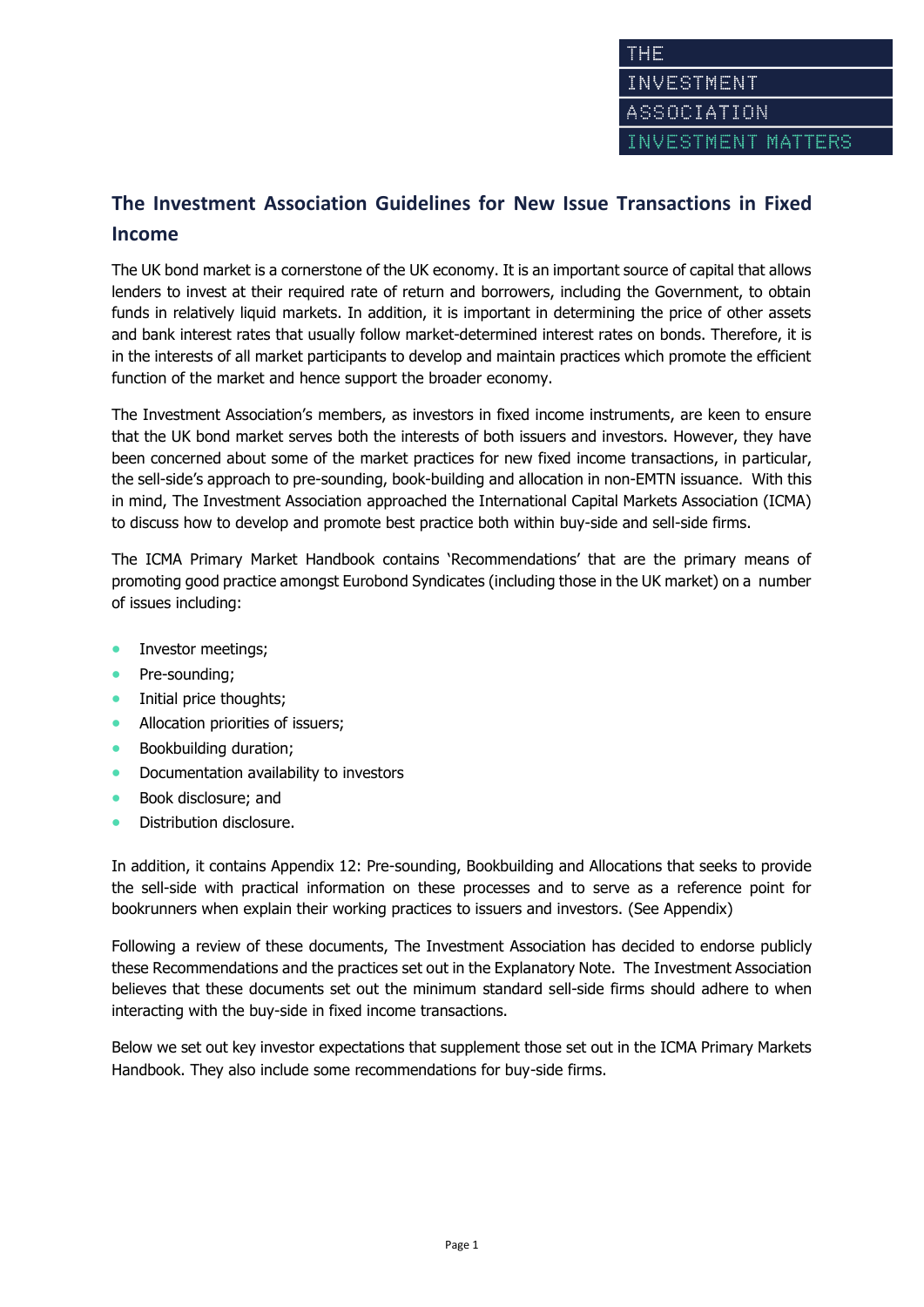# **Investor Meetings**

 Investors encourage early engagement. The appropriate timeframe for each engagement should take into account how well known the Issuer is and the complexity of the transaction.

# **Pre-sounding**

# **Buy-Side Firms**

 In line with the recommendations of the Stewardship Code, buy-side firms should set out clearly, on their websites or in their stewardship statements, who should be contacted at first instance by sell-side firms.

# **Sell-Side Firms**

- Sell-side firms should:
	- develop a uniform template for initial wall-crossing, this should include a requirement for sellside to begin a pre-sounding call by clearly stating the purpose of the call and seeking investors' agreement to be wall crossed prior to proceeding with the call.
	- only contact a potential investor once they are able to provide all the relevant details required to enable investors to make their own analysis to whether to accept being wall-crossed.
	- develop a standard confidentiality agreement template.
	- refer to the buy-side firm's website or stewardship statement to ensure they contact the nominated individual at first instance.

# **Cleansing and notification**

- Sell-side firms should develop a template that sets out the cleansing and notification procedures when a deal is announced or abandoned.
- Where a sell-side representative seeks an extension on the cleansing date, there should be some guidance the length of the extension being sought.

# **Prospectuses**

- Sell-side firms should ensure that there is early publication and timely distribution of all the relevant information and documentation, including prospectuses.
- The practice of having a red herring issued in advance of opening the order book, as is the case in high yield deals, should be adopted more widely in investment grade issuance.

# **Order book**

- Sell side firms should develop a uniform process for solicitation and submission of IOI including clarity on the purpose of an IOI and how this will impact the allocation process.
- Syndicate banks are encouraged to allow the electronic transmission of:
	- orders for new issues from the buy side to one lead manager or directly to the syndicate book, and
	- allocations back to buy-side firms once the order book has been closed, so as to minimise the risks associated with manual order procedures.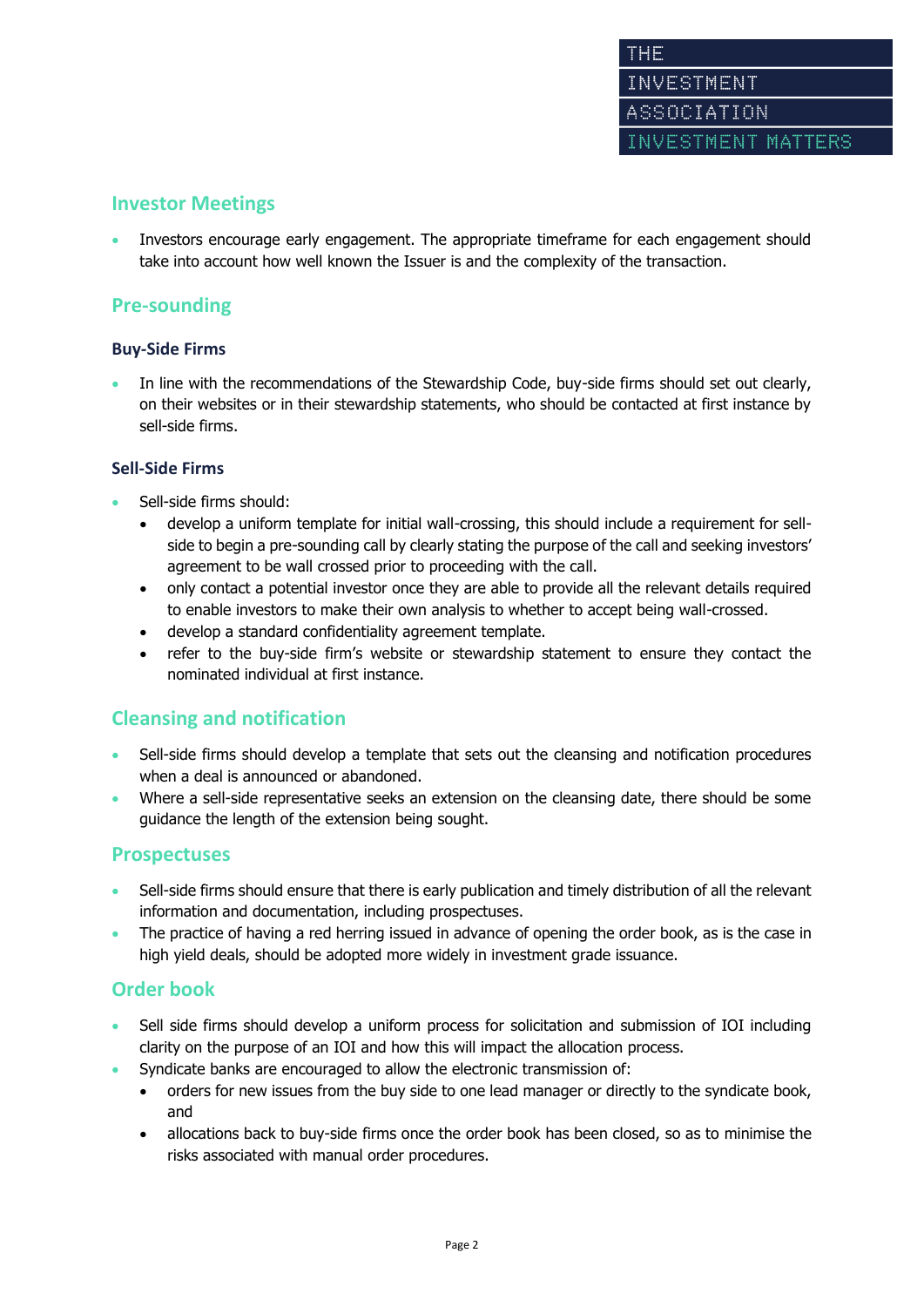- Sell side firms provide investors with the exact time that the order book will be open. This information should be made available through a medium that is readily accessible to investors.
- The order book should:
	- be open only after the roadshows (if any) have been completed. Before then investors should only be able to put in indications of interest ("IOIs").
	- be kept open for a minimum of 60 minutes following the publication of the red herring and the investor call (if there is no roadshow), with a 15 minute warning before books close, to allow investors to review the transaction properly and place their orders.
- There should be no price talk changes in the last 15 minutes before books close.
- During the bookbuilding process, sell side firms should not disclose any information on the size of the order book until the books close.

# **Distribution Disclosure**

- Sell side firms should provide deal statistics to investors within 48 hours of pricing. This will help investors understand their allocation.
- At a minimum syndicate desks should disclose:
	- the coverage of the order book;
	- the strike price; and
	- distribution broken down by investor type and geographic location and average allocation.
- This information should be provided for all new fixed income transactions via sales desks and commercial information providers.

October 2015

Contact: [markets@theinvestmentassociation.org](mailto:markets@theinvestmentassociation.org)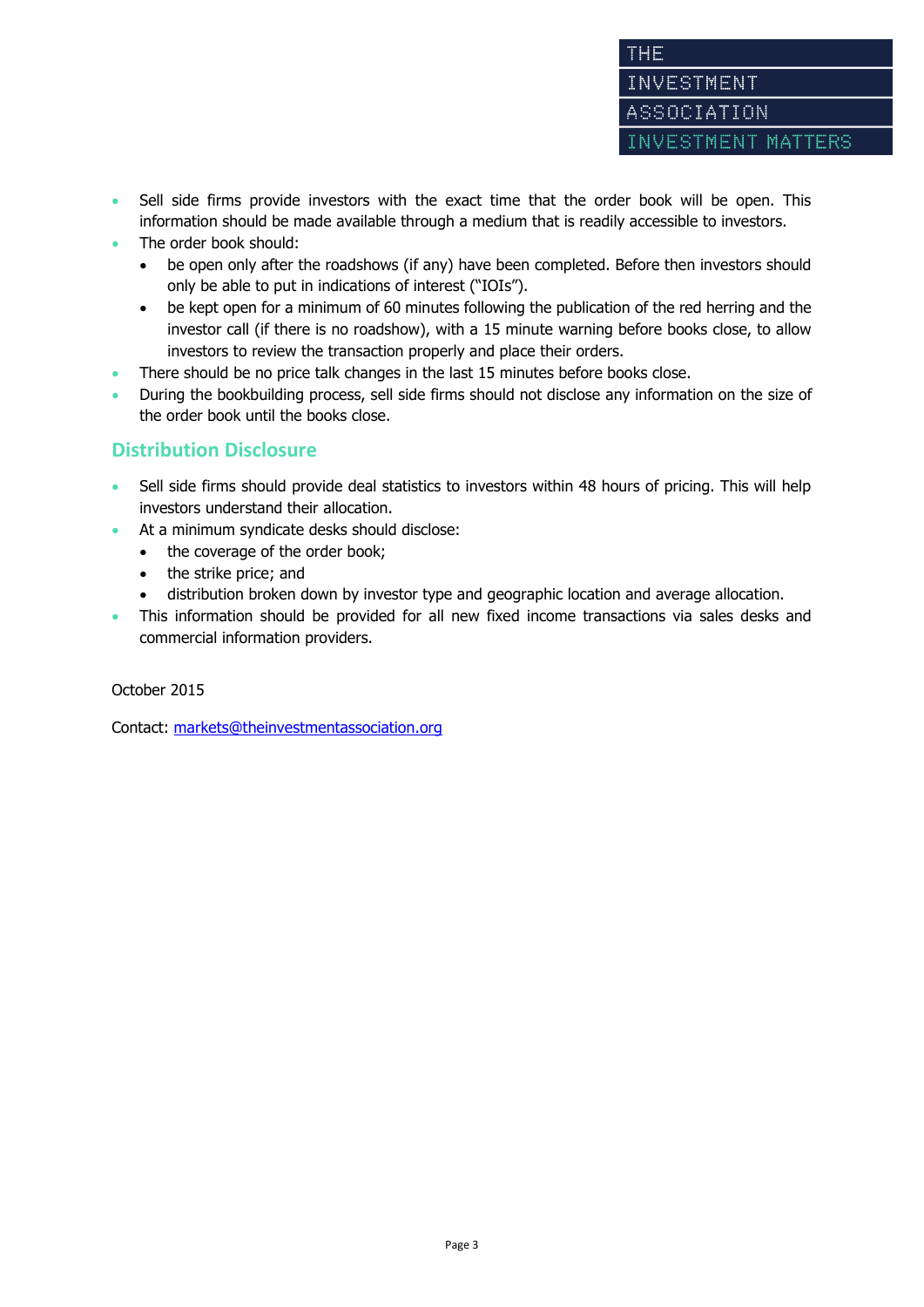# **Appendix 1: Extract of the ICMA Primary Markets Handbook**

### **Investor meetings**

**R3.6** Any dissemination of the scheduling of investor meetings that might result in subsequent issuance should occur on a public basis, whether or not required under applicable law or regulation. See further A12.

### **Pre-sounding**

- **R3.7** Prior to any pre-sounding, there should be a discussion, among the managers intending to participate in it, as to:
	- a) what information is proposed to be disclosed in the course of such pre-sounding;
	- b) whether such information is to be treated as 'inside information' under applicable market abuse rules; and
	- c) what procedures will be applied in managing the disclosure of such information (including as to any wallcrossing and potential subsequent 'cleansing' of 'stale' information) to ensure compliance with such rules.

### **Extract of ICMA Primary Market Handbook glossary**

**pre-sounding:** discussions prior to any public announcement of a primary offer with selected third parties to gauge market appetite for a potential transaction

#### **Initial price thoughts**

- **R5.1** For a pot deal, any dissemination of tentative pricing information between the announcement of a transaction and the opening of orderbooks (and related issuance of formal price guidance) should:
	- a) be referred to as "initial price talk"; and
	- b) occur on a public basis (even if not required under applicable law or regulation).

# **Allocation priorities of issuers**

**R5.9** Specific issuer allocation interests or priorities (or related broad guidelines), if any, should be obtained at the earliest opportunity, and at least prior to draft allocations being presented to the issuer for discussion.

### **Bookbuilding duration**

**R5.10** For a pot deal, orderbooks should be kept open for a minimum of 60 minutes, unless otherwise agreed with the issuer.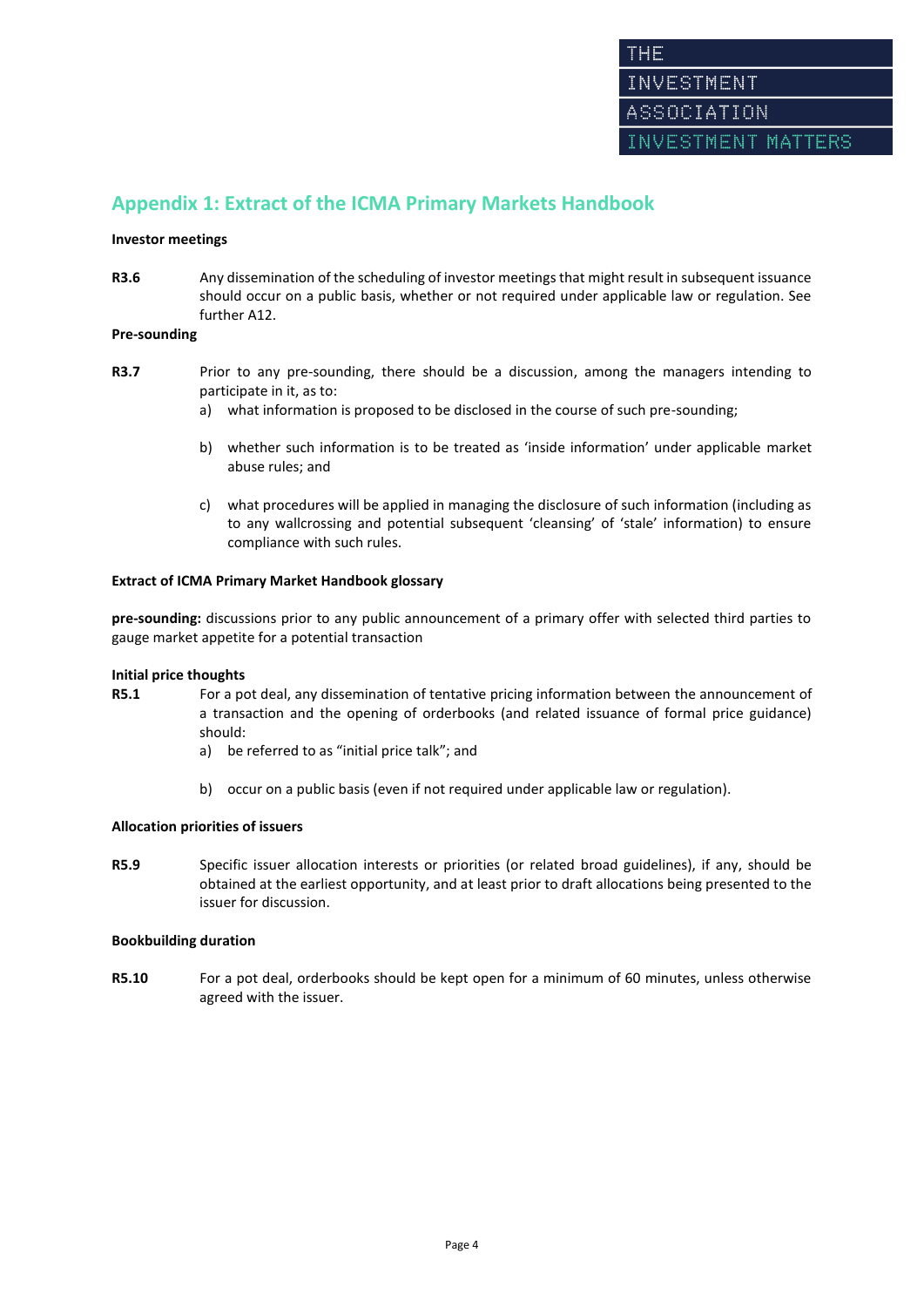# **EXTRACT OF ICMA PRIMARY MARKET HANDBOOK**

#### **Documentation availability to investors**

- **R5.11** For debut or infrequent issuers into Europe, the latest version of any offer document should be available upon request to investors at least three days prior to the opening of the orderbook.
- **R5.12** Notwithstanding the prior publication of any offering materials (notably programme offer documents), direct access to such materials should be arranged, as soon as practicable, for investors placing orders.

#### **Book disclosure**

**R5.13** For a pot deal, any disclosure of investor demand should:

- a) be agreed by the bookrunners in advance of being made; and
- b) occur on a public basis even if not required under applicable law or regulation.

### **Distribution disclosure**

- **R6.3** Any disclosure of distribution should:
	- a) be agreed by the bookrunners in advance of being made; and
	- b) occur on a public basis, even if not required under applicable law or regulation.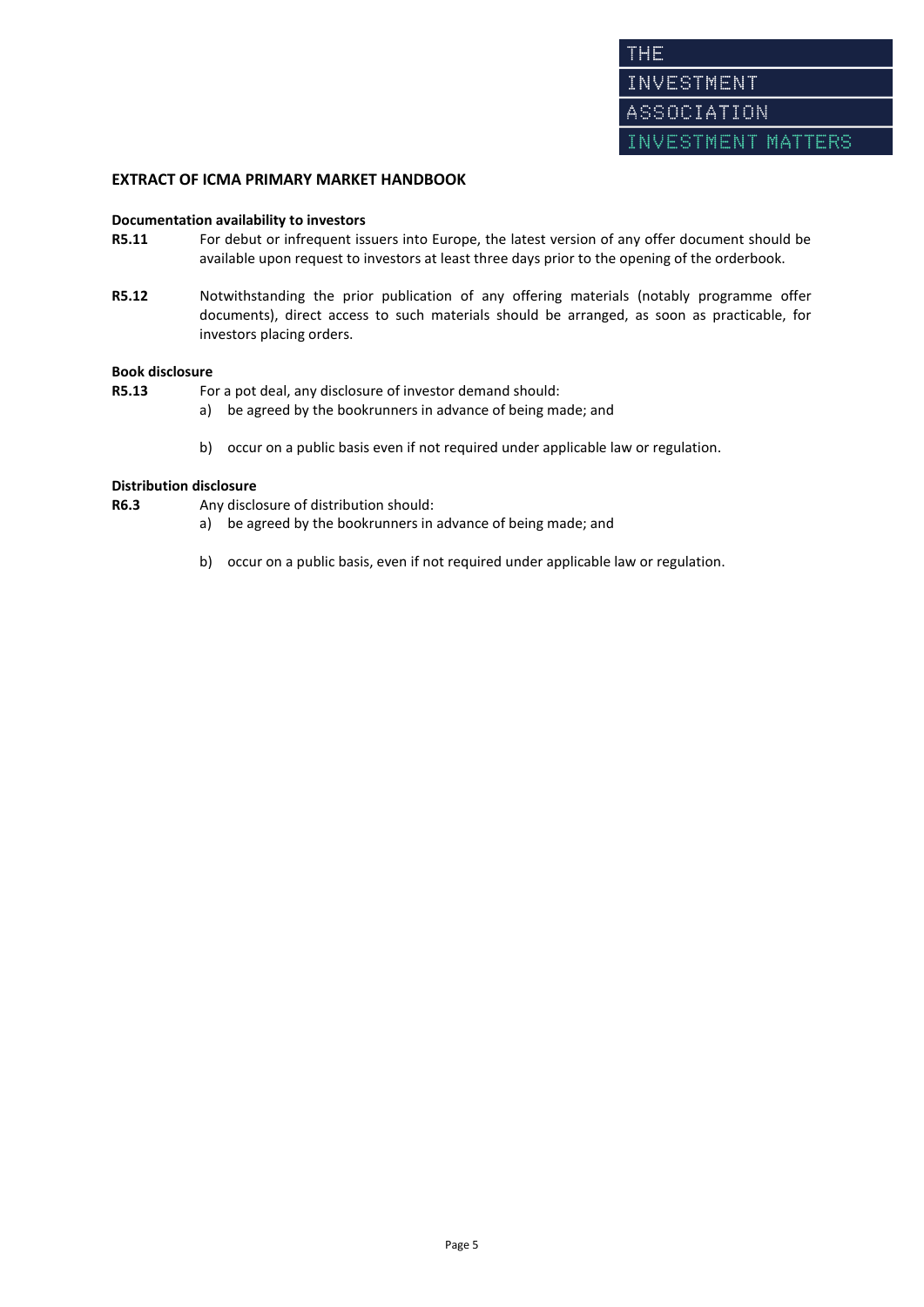INVESTMENT MATTERS

# **EXTRACT OF ICMA PRIMARY MARKET HANDBOOK**

### **Appendix 12 - Pre-sounding, bookbuilding and allocations**

#### **Introduction**

- 1. The purpose of this note is to provide some practical information on investor meeting, presounding, bookbuilding and allocation processes (and related disclosure), as often used in the prevalent 'pot' context of the European cross-border syndicated institutional primary debt markets today. Market practice in this area is continually evolving and individual transactions are structured according to their specific circumstances, so this memorandum is not intended to prescribe or endorse particular structures or practices. Rather it is intended to be both a document designed to enhance transparency for, and serve as a helpful point of reference to bookrunners when explaining their working practices to, colleagues, issuers and investors. Some markets (notably in the US) may operate in ways different to those outlined here.
- 2. Bookrunners of new bond issues seek to ensure transactions are executed as smoothly and as efficiently as possible, whilst meeting the issuer's size, pricing and distribution objectives (if any) and taking into account possible secondary market performance and an investor base willing to participate in this and subsequent transactions. Each bookrunner has internal procedures relating to the pre-sounding, bookbuilding and allocation process. These are applied to individual transactions, but may be tailored where appropriate to accommodate any issuer requirements, other bookrunner procedures and any specificities of the market segment concerned. In this respect, discussions with the issuer and between the individual bookrunners begin at an early stage and continue throughout the transaction.

#### **Investor meetings**

3. Many issuers, particularly in volatile times, focus on ensuring investor familiarity with their businesses in order to maximise their ability to take advantage of short and unpredictable issuance windows. This may include holding a series of meetings with investors that, unlike transaction-specific or 'deal' roadshows, are not intended to market a specific immediate transaction (though one might follow if particularly encouraged by investor feedback). Whilst issuers should not communicate material non-public or inside information concerning their businesses in such meetings (focusing rather on outlining published financials, issuance programme prospectus, etc), notice of such meetings is generally publicly disseminated at the time participants are invited (including pursuant to ICMA Recommendation R3.6). This helps address any participant concerns that knowledge of the mere scheduling alone of such meetings might subsequently be characterised as constituting material non-public or inside information of forthcoming issuance under the EU's Market Abuse Directive or similar regulatory regimes.

#### **Pre-sounding**

4. In certain market conditions (for example where there is high volatility and uncertainty and the issuer and the bookrunners are looking for confirmation of pricing rationale), seeking initial feedback from a small number of investors, representative of the issuer's targeted investor base, may help the bookrunners in assessing the depth of demand and formulating appropriate initial price guidance, and so help guide the terms of the transaction ahead of a public announcement. In some cases, sufficient feedback may be obtained through disclosing general information not amounting to material non-public or inside information. In other cases, this may be insufficient and more specific information, potentially amounting to material non-public or inside information, might need to be disclosed. In such cases, the bookrunners carrying out the sounding will initially seek the consent of the investors they wish to approach by indicating that they wish to sound them for a potential transaction on

*September 2015*

*September 2015*

*September 2015*

*September 2015*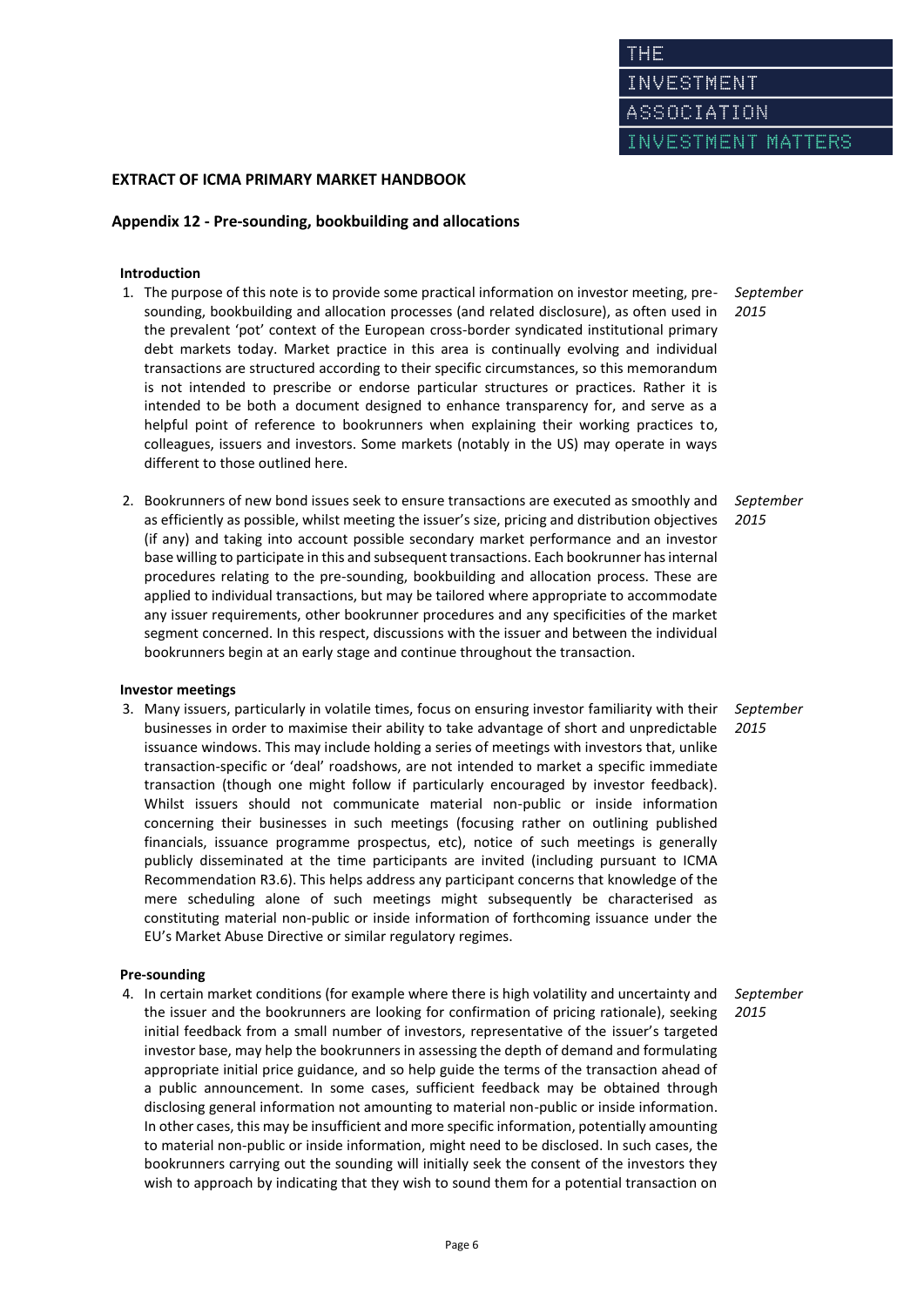INVESTMENT

ASSOCIATION

ESTMENT MATTERS

### **EXTRACT OF ICMA PRIMARY MARKET HANDBOOK**

the basis of information that may amount to material non-public or inside information and that the investors could, as a result, be subject to restrictions under laws and regulations applicable to the possession of such information (including restrictions on trading in related securities) – i.e. indicating that the investor is to be 'wallcrossed'. This may be understandably problematic for some of the investors concerned. Incidentally, records are generally required by law to be kept (e.g. of the persons who have been pre-sounded, of the time of the pre-sounding and of the information disclosed), and insider lists are to be updated. Such requirements are generally also incorporated into applicable compliance policies.

- 5. The interpretation of what constitutes inside information may differ. ICMA issued ICMA Recommendation R3.7 so that bookrunners may confer, and hopefully agree, a uniform approach in the context of individual transactions (both as to whether information may be inside and as to the specific wallcrossing format). The views of the bookrunners however do not constitute legal advice and so cannot and should not be relied upon by the investors, who would need to consult their own compliance functions as to the potential status of the information and the potential scope of the restrictions (including their duration). *September 2015*
- 6. The practice of wallcrossing is naturally limited by investors' ability and willingness (if they consider the related advantages worthwhile) $1$  to be approached in this way and to provide meaningful feedback. Some financial institutions may sound 'hypothetical' transactions for which no issuer mandate has been contemplated (and where by definition no inside information can arise) so as to build up a continuous stream of information for use if needed. Investors may also make 'reverse enquiries' – proactively contacting financial institutions to indicate interest in certain similarly hypothetical transactions. *September 2015*

### **Intermediate price discovery – "initial price talk"**

7. Even following public announcements of transactions, issuers and bookrunners may at times have insufficient certainty as to likely pricing to be able to formally issue price guidance and open orderbooks (bearing in mind that investors expect price guidance, in very limited number of iterations, to be only tightened towards final pricing). If required by market conditions and absent sufficient prior investor feedback, bookrunners may implement an intermediate price discovery step following public announcement of the transaction. This involves public dissemination (recognised by ICMA Recommendation R5.1) of more tentative price indications, on which bookrunners then actively seek feedback. Such indications need to be clearly distinguished from formal price guidance (see further below) – this is because, unlike formal price guidance, they may involve several successive iterations that may widen as well as tighten. The designation generally used (and also recognised by ICMA Recommendation R5.1) is "initial price talk", though designations like "price discovery", "initial price thoughts" and "price level under discussion" are also sometimes used. *September*

#### **Bookbuilding – duration**

 $\overline{\phantom{a}}$ 

8. Generally, transactions for frequent issuers (with an established credit curve and documentation) move on an abbreviated timeline (and are less likely to involve roadshows or preliminary offer documents) compared to transactions for inaugural and infrequent issuers.

*September 2015*

*2015*

 $1$  Any comfort as to an issuer making, if needed, a public 'cleansing' statement to at least limit the duration of any potential investor restrictions could be a relevant consideration in this respect.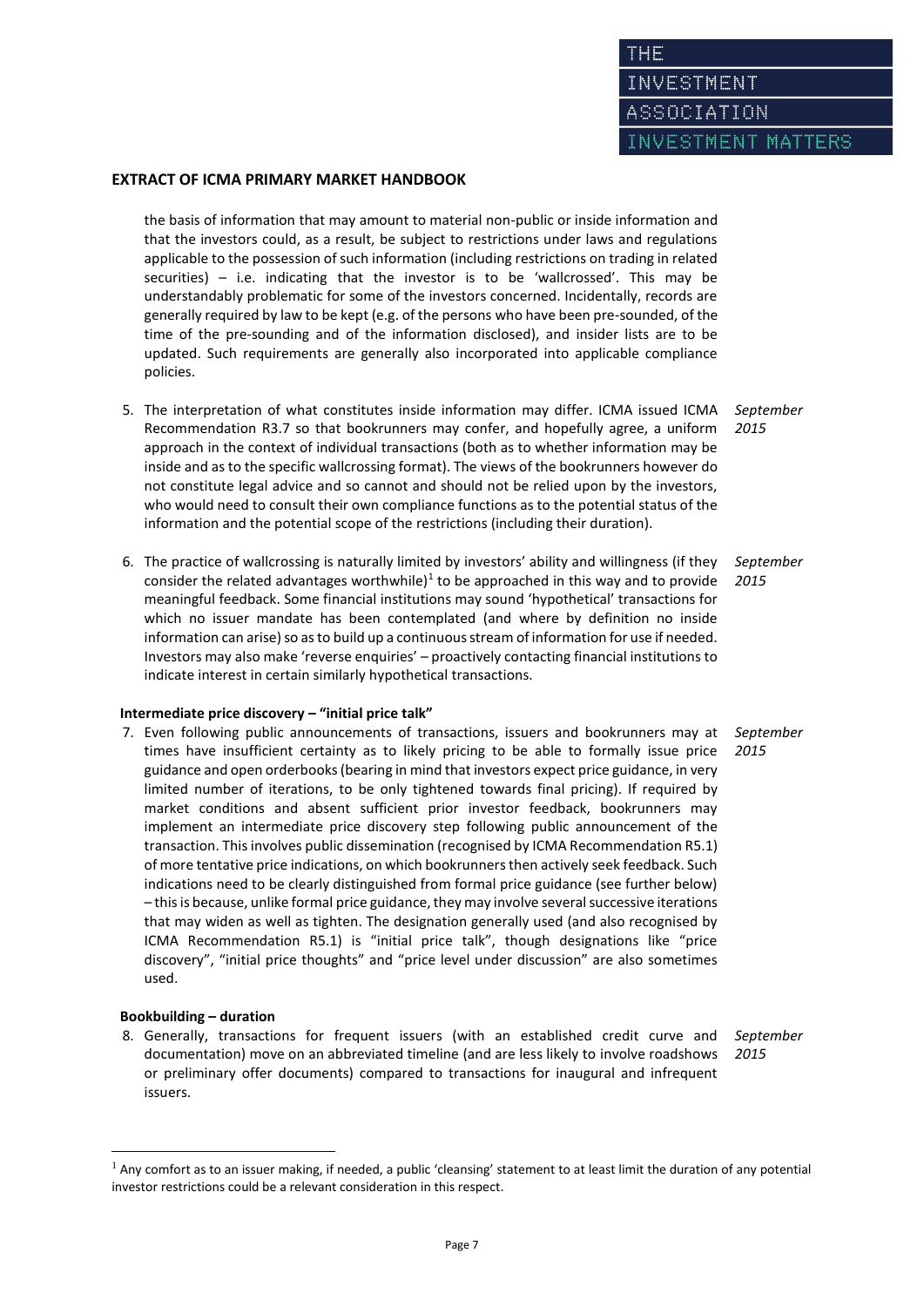INVESTMENT MATTERS

# **EXTRACT OF ICMA PRIMARY MARKET HANDBOOK**

- 9. In certain market conditions, with substantially more investor demand than supply, submission of investor orders can potentially exceed the proposed new issue size many times over in a very short timeframe, with orders for billions of euros or dollars submitted in just a few minutes in some extreme cases. Aside the general show of market confidence, the additional orders may not bring issuers any material advantage (with even a small amount of oversubscription being sufficient for any desired increase of the initial anticipated size). Aside from further reducing individual allocations, this level of oversubscription can delay the allocation process (extending the parties' uncertainty and potential exposure to market risk). A swift closing of the orderbook helps address this, but may leave some investors aggrieved at not having had sufficient time to place orders reflecting their full demand. Issuers may even face a situation where interest expressed during roadshows alone exceeds the proposed new issue size. These challenges have tended to occur in the context of non-financial corporate issuance rather than in the context of issues by sovereigns, supranational institutions, international agencies or financial institutions.
- 10. Timing may present a challenge for some investors in that they may, for example, need to review their knowledge of the relevant transaction documentation, obtain credit approvals or to consult colleagues internally to consolidate interest stemming from several sub-funds (potentially across several time zones). There will also be different reaction speeds amongst a broad range of investors. In terms of documentation, frequent issuers (the majority of the market) usually issue off programmes, whilst inaugural or infrequent issuers usually come to market with preliminary offer documents – in both cases published in advance of opening of the orderbooks. For investor convenience however (and pursuant to ICMA Recommendation R5.12), bookrunners generally attach, or include links to, the relevant documentation to or in transaction announcements (or make it available through their orderbook management system). Regular participation in an issuer's roadshows and other investor-facing communication efforts should also assist in investors being kept up to date, in advance of the new transactions, on developments regarding that issuer and so in being ready to participate. In this respect, the few investors participating in any transaction presounding may not be better placed to submit orders on a timely basis.
- 11. In order to address the above, and with investors currently seeming to favour the ability to place orders over the potential for delayed and reduced allocations, many bookrunners are generally keeping orderbooks open, unless otherwise agreed by the issuer, for a minimum period of 60 minutes from the formal announcement of the transaction. This is reflected in ICMA Recommendation R5.10.

# *September 2015*

#### **Bookbuilding – price guidance**

12. Some form of pricing information is required for investors to be able to decide what, if any, orders to place. Generally, bookrunners will open orderbooks after issuing initial price guidance. Even with prior feedback from a pre-sounding process, the guidance may need to be amended to reflect market conditions and response, with one or more iterations needed to identify the optimum pricing point. Essential to keeping this process efficient and to minimising the number of iterations (pursuant to investor expectations as noted above), is that investors give clear commentary as to the extent, and limits, of their demand by reducing or cancelling their orders at specific pricing levels and/or deal sizes they consider will be unacceptable. Distinctly, issuers faced with 'inflated' orderbooks (see further below) risk being misled into seeking pricing tighter than the market is able to absorb, which may lead to transactions performing poorly in the post launch market. It is for this reason that bookrunners seek to 'scrub' books ahead of allocation, as described below.

*September 2015*

*September 2015*

*September 2015*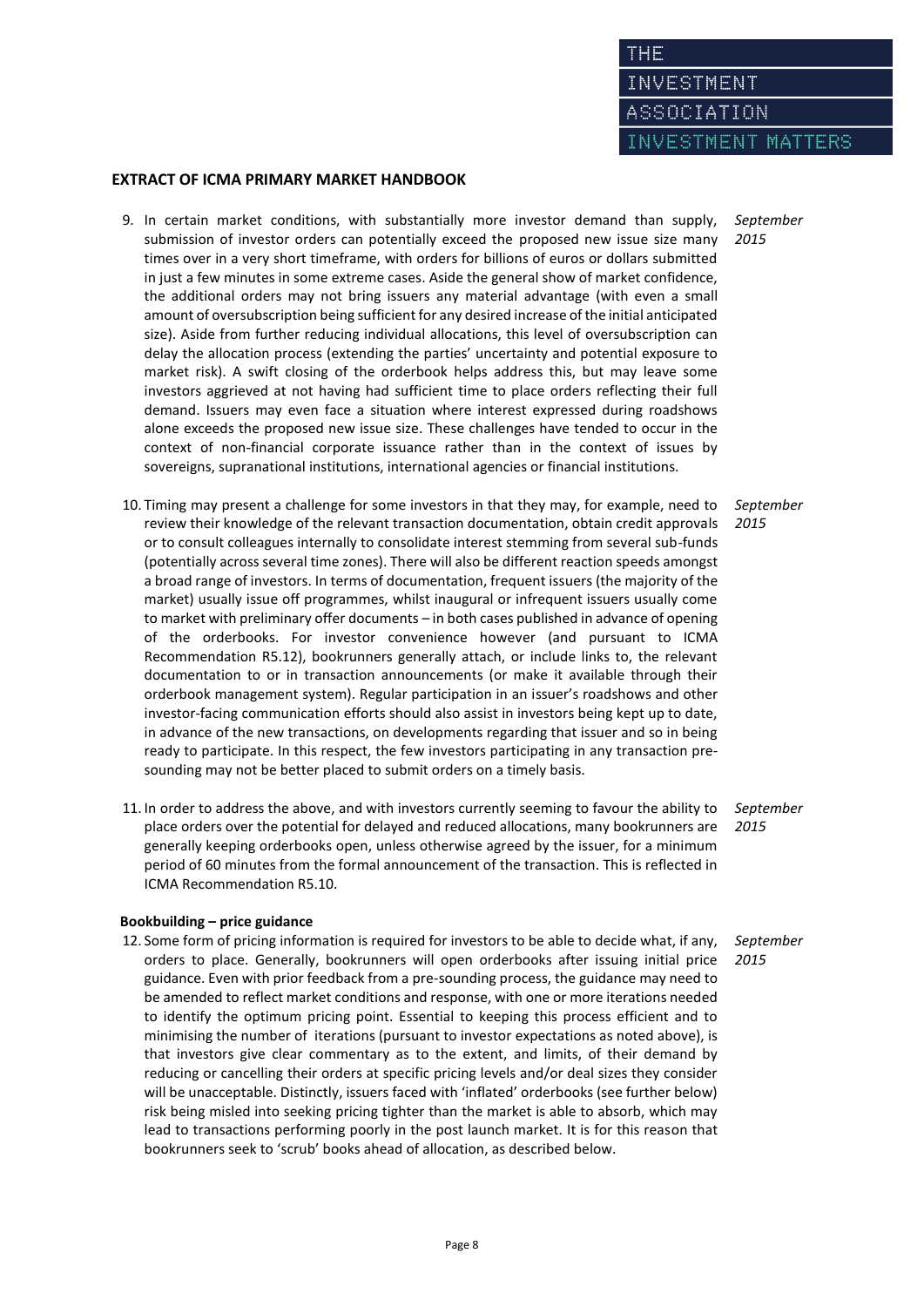INVESTMENT MATTERS

### **EXTRACT OF ICMA PRIMARY MARKET HANDBOOK**

#### **Allocation**

- 13.Orders on a new issue may exceed the issuer's initially planned size. In some cases, the issuer may decide to increase the issue size, but, notwithstanding this, orders may even exceed any such increase. Issuers generally have very clear objectives for the amount they wish to borrow in advance of any deal announcement. These views are unlikely to be materially changed by the size of an orderbook. The challenge for bookrunners is firstly to reconcile (e.g. identify duplication) and consolidate the various orders (as books are generally built through several participating banks), secondly to establish true demand (as opposed to apparent demand) and thirdly to allocate the transaction in as efficient and fair a way as possible. *September 2015*
- 14.On the first aspect, efficiencies are being sought through increased automation with bookrunners increasingly connecting their orderbook management systems in a manner enabling unique investor identification. *2015*
- 15. The second aspect is complex. An investor might place an order larger than its true internal demand (order 'inflation') if, for example, it (i) anticipates that its order will be reduced on allocation because of oversubscription, (ii) overestimates demand that it was unable to confirm internally prior to placing its order, or even (iii) anticipates particularly strong demand by other investors and so expects to liquidate part of its allocation in initial secondary trading to crystallise the initial issuance premium ('flipping'). In this respect, it seems that some investors are unable or do not wish to inflate their orders, others appear to do so frequently, and yet others may do so just occasionally according to market conditions. Leaving aside how order inflation might be treated under applicable market abuse regulations, bookrunners may well apply a discount factor to, or even entirely exclude on allocation, orders they view as being potentially inflated (bookrunner views in this respect will inter alia account for previous experience with specific investors). Investor transparency to bookrunners is an important factor in avoiding mischaracterisation in this respect. In particular, investors may find it helpful to explain orders that (i) appear to be out of proportion compared to orders on previous transactions or to apparent assets under management, or (ii) are placed or increased at a relatively late stage during the launch process (and so appear to be based on perceived levels of demand rather than on transaction fundamentals). This later aspect is further complicated in that delayed demand may be due, as mentioned above, to investors legitimately needing to confer internally with colleagues managing sub-funds.
- 16. The third aspect is less complex, though 'scrubbed' final orderbooks are, despite the bookrunners efforts, not certain to be entirely inflation free. Aside any preference being given to specifically targeted investor groups (for example where an issuer is seeking to diversify its investor base), some preference may be given to long-term investors that (i) have shown interest in the transaction, for example through actively participating in roadshows, investor update calls, etc., and/or (ii) have a history of investing in the issuer or its sector, and (iii) do not have a history of flipping. Helpful participation in the pre-sounding process may be rewarded by some prioritisation during allocations, though this is limited and seems to be insufficient for many investors to agree to being pre-sounded. A commercial relationship with other parts of bookrunners' firms is not a relevant consideration, being in any case restricted by regulation. Bookrunners frequently discuss their general allocations procedures with individual investors.
- 17. Bookrunners undertake the above in the interest of their issuer clients. Bookrunners make an allocation proposal to the issuer based on (i) their internal allocation policies developed *September 2015*

*September*

*September 2015*

*September 2015*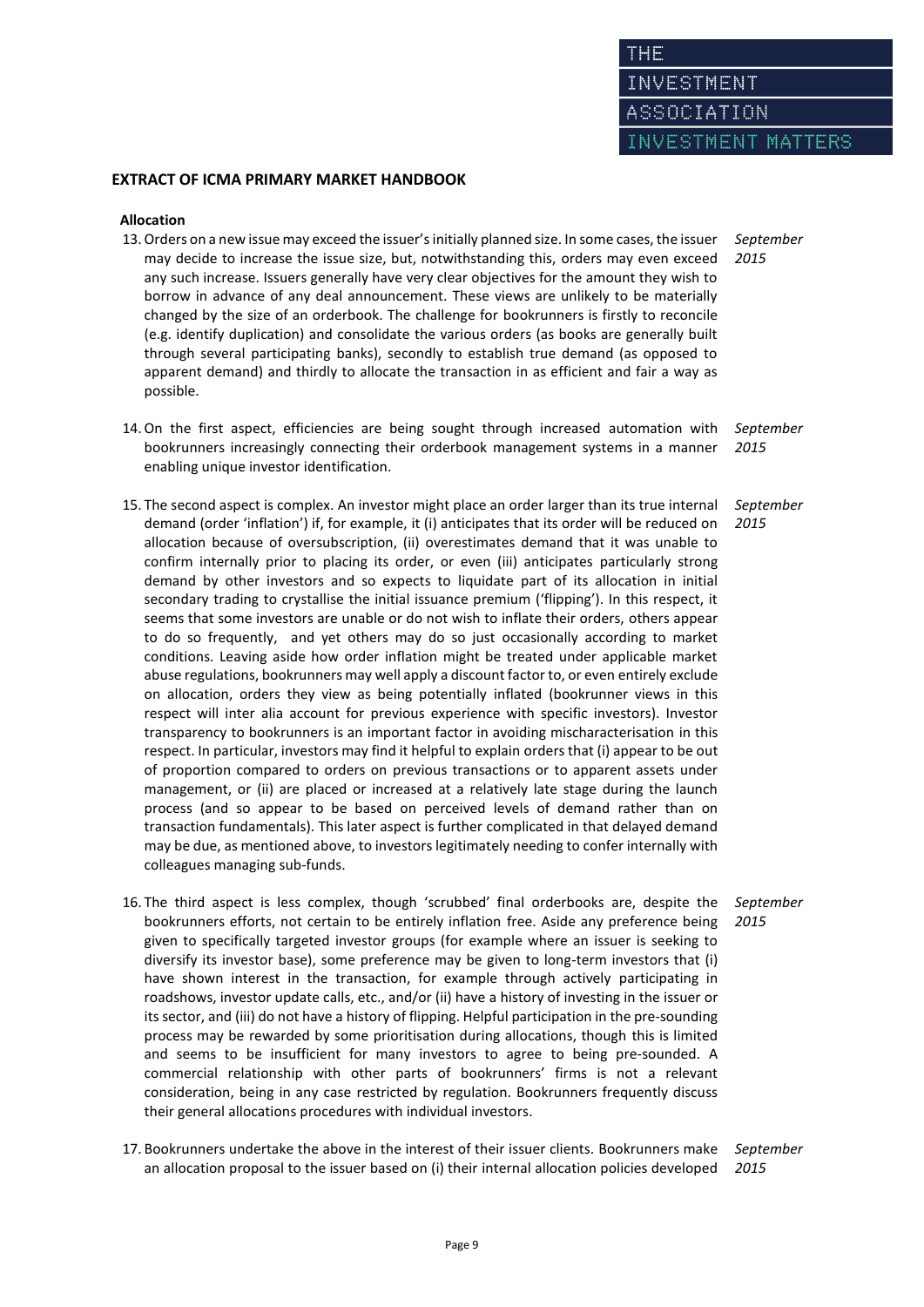INVESTMENT MATTERS

### **EXTRACT OF ICMA PRIMARY MARKET HANDBOOK**

in relation to their understanding of generic issuer interests (notably such as those outlined above) and (ii) any specific issuer interests/priorities explicitly communicated by the issuer (including pursuant to ICMA Recommendation R5.9) or otherwise arising from the bookrunners' understanding of the issuer's activities. Issuers may choose simply to rely on the bookrunners' suggestion or to make specific amendments. Such amendments will be given effect – to the extent they are not subject to regulatory restrictions and the bookrunners are otherwise satisfied that the issuer is aware of any related implications. As transactions are executed pursuant to mutual (and ultimately contractual) agreement between issuers and their individual bookrunners, their completion of the transaction necessarily requires them to have reached a consensus on any amendments. A few very sophisticated and frequent issuers may choose to allocate entirely themselves, with bookrunners then providing just a limited book management service.

### **Orderbook and distribution disclosure**

- 18. Investors should, and generally do, make their investment decisions on the basis of transaction 'fundamentals' (i.e. the issuer's business and the proposed terms of the issue) rather than 'technicals' (e.g. demand from other investors). Some investors may have understandable reasons for wanting to know levels of demand, and so seek disclosure of orderbook status. However, some investors also seek such information in order to magnify their orders where there is substantial oversubscription and so to improve the likelihood of securing individual allocations that, albeit reduced because of the oversubscription, match their true underlying demand (see further above on inflation of orders and principles of allocation). *September 2015*
- 19. Though individual bookrunners try to manage investor expectations whilst orderbooks are open, ultimately they will collectively agree, in the circumstances of individual transactions, what degree of disclosure is appropriate to be made before publicly disseminating it. This is reflected in ICMA Recommendation R5.13. Any such disclosure is required by law to be clear, fair and not misleading and issuers and bookrunners focus on ensuring any disclosure is representative of investor demand. This may result in a conclusion in individual cases that no information relating to the orderbook should be disclosed before the book closes. Distinctly, bookrunners may also seek (as one mitigant to order inflation) to limit disclosure of book size to just whether transactions are subscribed or not, without stating the scale of any oversubscription. *September 2015*
- 20. Investors' understanding of transactions ex-post may help moderate disappointments as to lower than expected allocations and, in this respect, many bookrunners are seeking to distribute, where possible, deal statistics to investors via sales desks within 48 hours of pricing. Any such disclosure of distribution, if made, will also be collectively agreed in advance by the bookrunners pursuant to ICMA Recommendation R6.3. *September 2015*

#### **Public dissemination**

21.Under the EU's market abuse rules, information ceases to be unpublished price-sensitive information once it has been made public in any way. Issuers are sometimes required to publish information using designated information services, and publishing information via those services can also constitute a 'safe harbour' from allegations of market abuse in relation to that information. Such safe harbour channels tend to be both national- and equity market-focused in scope and so might not be the most efficient or practical means to disseminate transaction-related information for the international bond markets. In the context of new bond issuance, bookrunners generally seek, where they can, to use any information channels that participants in the relevant market segment are reasonably *September 2015*